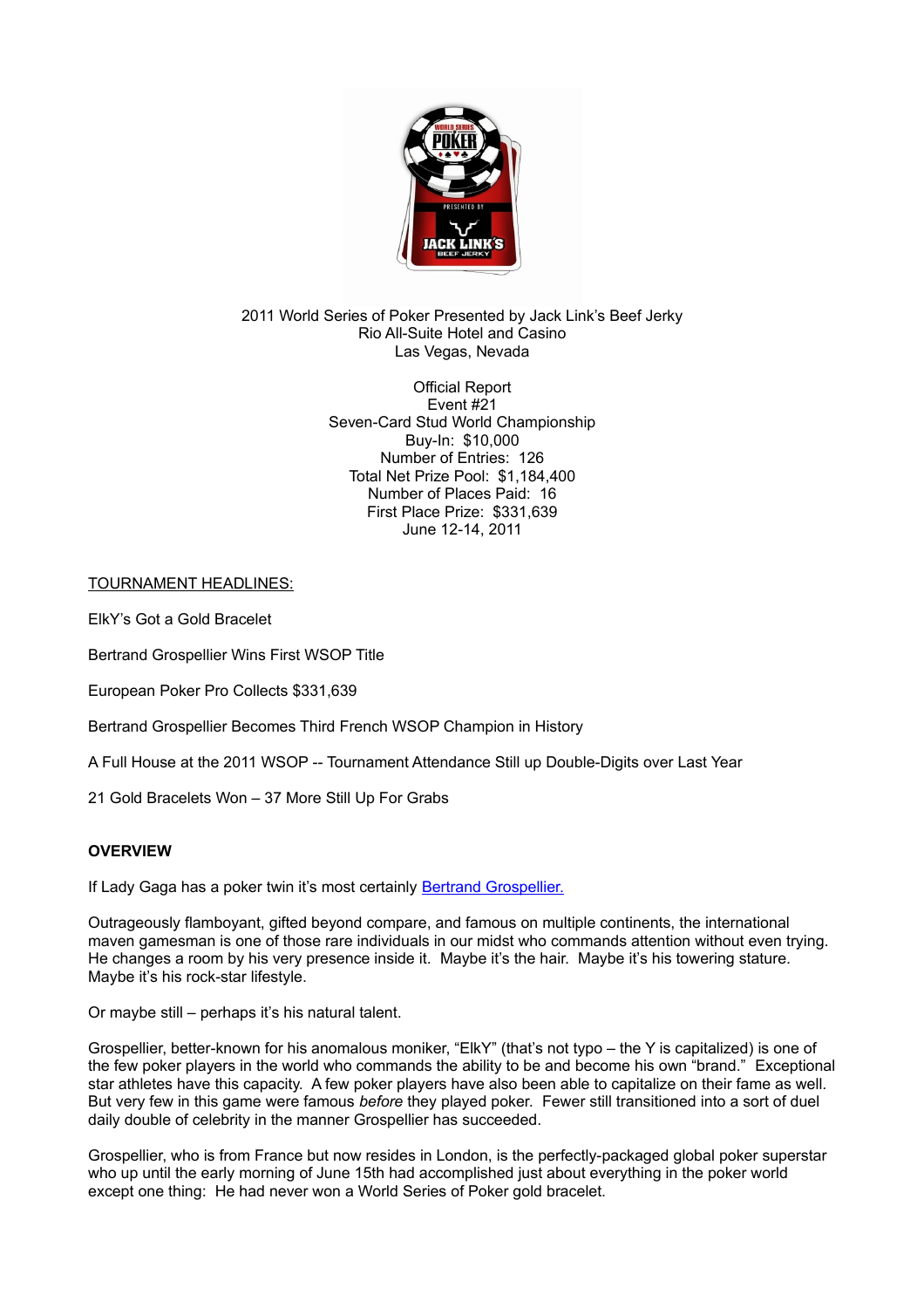In fact, his WSOP results up to this night had been a preposterous serious of letdowns. First, there was the fact that all he could muster for five arduous years was one relatively inadequate final table finish -- a pedestrian ninth-place showing in 2007. Then, there was his epic meltdown in the 2008 WSOP Main Event Championship, when he enjoyed a chip lead following three long days, then dissolved into dust once the money payout was reached, finishing in 370th place. A few critics began to whisper that the 6' 2" multilingual Frenchman with peroxide-frosted hair was all show, and no go.

Grospellier won far more than just a poker tournament tonight. He even won more than a gold bracelet. He erased countless memories of personal and professional disappointment in the world's most prestigious poker series. Indeed, no one would dare suggest Grospellier wasn't a monumental success story both within poker and -- prior to that -- as one of the top-ranked cyber-gamesmen in the world. But if winning the WSOP gold bracelet means "validation" for an average poker player, it meant a sort of predestined coronation for Grospellier.

Indeed, up until his moment, Grospellier had earned more than \$7 million in live poker tournaments on four different continents -- all in just eight years. He'd won multiple European Poker Tour titles and owned a World Poker Tour victory. In the poker world, however, his prior victories were the equivalent of going into a fancy steakhouse and being served a vegetarian meal. The juicy porterhouse of this game is a WSOP gold bracelet.

Finally, Grospellier's voracious appetite was satisfied with all the trimmings. It was a meal served the right temperature -- *well done.* With his victory in the \$10,000 buy-in Seven-Card Stud World Championship, he not only won what had been an elusive title, he managed to triumph in an event comprised almost exclusively of fellow professionals and peers with a globally-respected designation.

Confirming his dexterity as a master gamesman, Grospellier revealed afterward that he had *never* previously played in a Seven-Card Stud tournament before. He was able to outlast players who for the most part had been playing the game most of their lives. Anyone know what the French word for "amazing" is?

The triumph netted Grospellier a nice paycheck amounting to \$331,639. But everyone who watched the Frenchman high-fiving dozens of fellow countrymen and - women in the gallery of spectators (packed inside the Rio at 2 a.m.) could recognize immediately that his satisfaction had little to do with money.

For a comprehensive recap of Event #21, please visit WSOP.com [HERE.](http://www.wsop.com/tournaments/updates.asp?grid=821&tid=11460)

#### **EVENT #21 CHAMPION – BERTRAND "ELKY" GROSPELLIER**

The 2011 World Series of Poker \$10,000 buy-in Seven-Card Stud World Champion is Bertrand Grospellier, from Paris, France.

Grospellier is a 32-year-old professional poker player and pro gamer.

Although Grospellier wishes to be identified as a Frenchman, he resides in London when he's not traveling and playing on the international tournament circuit.

Grospellier was born in Melun, France.

Grospellier is well known for his online name, which is "ElkY." Note the "Y" is capitalized.

Grospellier moved to South Korea as a teenager in order to play and compete in various cyber games, most notably Starcraft. He became a professional gamesman and was a major celebrity among the younger culture in South Korea. He still holds several performance records in various cyber games.

Grospellier finished second in the 2001 World Cyber Games – which is somewhat equivalent to what the WSOP is to poker.

Grospellier started playing poker with friends about 10 years ago.

This was the eighth consecutive year Grospellier has attended the WSOP in Las Vegas. His best previous finish was a ninth-place showing in 2009.

For this victory in this tournament, Grospellier collected \$331,639 for first place.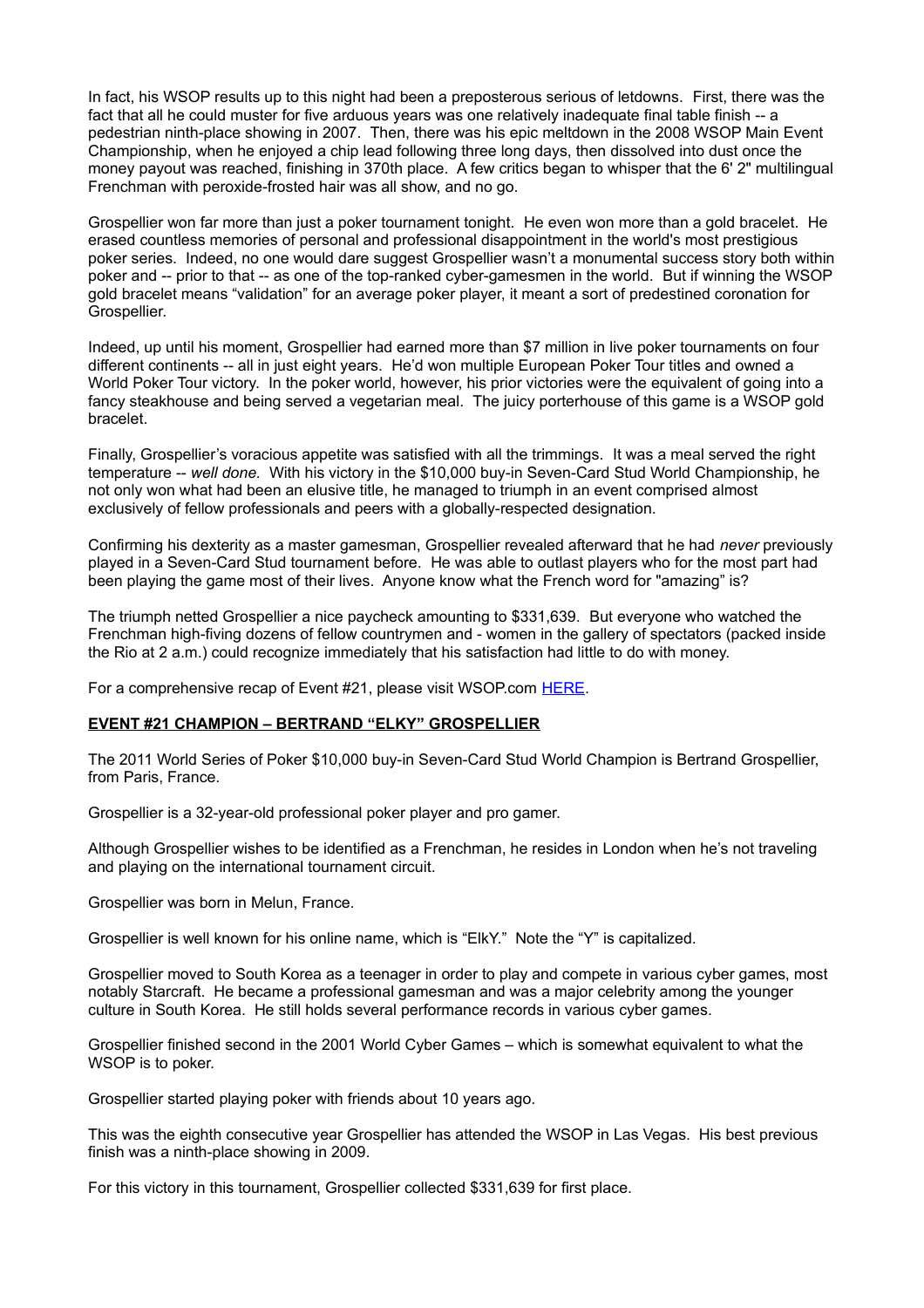According to official records, Grospellier now has 1 win, 2 final table appearances, and 14 in-the-money finishes at the WSOP.

Grospellier currently has \$612,457 in career WSOP winnings.

Grospellier was the chip leader at one point during the 2008 WSOP Main Event. He ended up cashing in 370<sup>th</sup> place.

Grospellier is to be regarded as a professional poker player, since he has been playing full-time for the past six years.

Grospellier becomes only the third player in history from France to win a WSOP gold bracelet. The two previous winners were Patrick Bruel and David Benyamine.

**WINNER QUOTES** *(Note: The winner was interviewed at tableside moments after the victory)*

#### Where does this victory rank compared to your other accomplishments?

*It is definitely right up there. One of the first World Series of Poker tournaments I played was back in 2005. I played in so many WSOP events and I never really came very close to a bracelet. My closest time was in 2007 when I made it to a final table. So, I have been waiting for this moment for like four or five years. I am really, really proud, especially because I got this in Stud. It was the first time I played Stud in a live (tournament). So, it's really an amazing feeling."*

#### How do you explain winning an event you have never played before?

*"I have really good memory for the cards. Some of my friends helped with the strategy, too. I tried to catch on quickly. But the first day, I made a lot of mistakes. And even earlier tonight there was a big hand where I acted out of turn because I was not sure of the rules. But I caught on quickly and in a way all these card games are similar. It was the first time I played Deuce-to-Seven, and I got 11th. Of course, I had a lack of experience, but sometimes that served me well because I was playing really aggressively. I got my opponents to fold in some spots where they are not supposed to fold. So, it kind of worked out for me because sometimes (my opponents) had no idea how I was going to play."* 

#### Do you prefer playing at the WSOP or in Europe, and why?

*I love to play at the World Series of Poker. It's the world championship and the fields are much bigger. It's like a big poker festival. Plus, you can play all these different games that you cannot play in Europe. We can play Deuce-to-Seven and Stud, and it's kind of a change. It's enjoyable because it's new to me. It's also more fun to play in bigger fields. I just love to play in the United States, and especially the World Series of Poker.* 

## **THE FINAL TABLE**

The official final table was comprised of the top eight finishers.

The final table contained only one former gold bracelet winner – Johnny "World" Hennigan,

Three nations were represented at the final table – France (1 player), Russia (1 player), and the United States (6 players).

In the heads-up battle between Grospellier and Steve Landfish, Grospellier overcame a massive chip disadvantage. He started off as the chip leader when play began at two-handed. But two hours into the match, Grospellier was down approximately 15-to-1 in chips. In fact, he had only enough chips to post a few big bets, which means if he lost one hand, he would have been eliminated. Grospellier was all-in once and won the hand. He battled back, regained the chip lead, and won the tournament.

The runner up was Steve Landfish, from St. Albans, VT. He received a nice consolation prize amounting to \$204,924.

Final table play began at 5 p.m. on Tuesday evening. Play ended at 2 a.m. the next morning. The finale went for about nine hours, nearly half of which was played heads-up.

The final table was played on ESPN's Main Stage. The new final table set is getting raves in terms of design and appearance. No stage in the history of poker has ever looked as spectacular.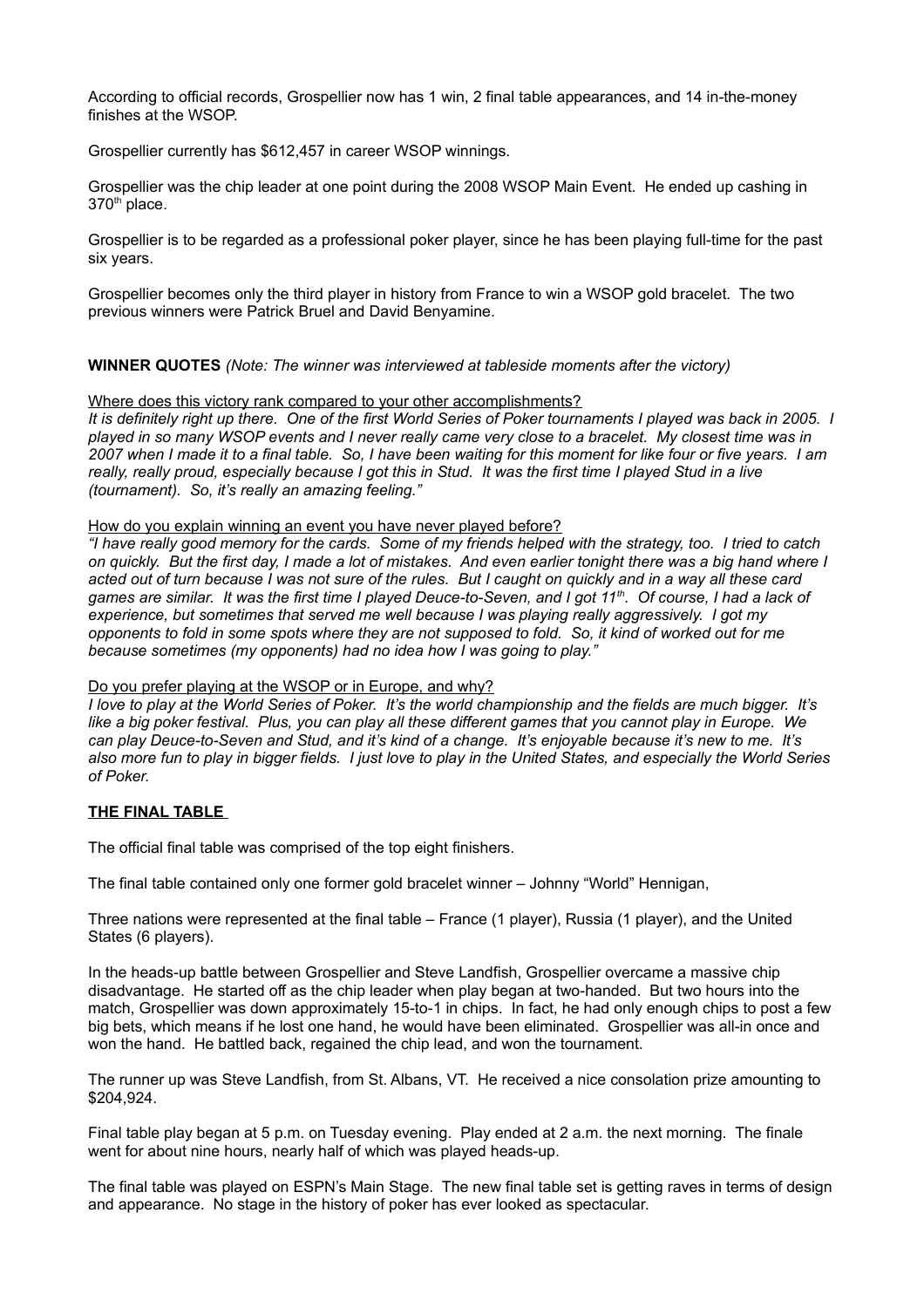Action was streamed live over WSOP.com. Viewers can tune in and watch most of this year's final tables. Although hole cards are not shown, viewers can follow an overhead camera as well as a pan-shot of the table. The floor announcer provides an official account of the action.

## **OTHER IN-THE-MONEY FINISHERS**

The top 16 finishers collected prize money.

An interesting dynamic: Seven-Card Stud is widely considered to be an East Coast (U.S.) game. For many years, most of the top players in Stud lived in the Northeast or had roots in that region of the country. It was interesting that a disproportionate number of East Coasters cashed in this tournament – indisputably the toughest Stud field of the year anywhere in the world. Half of the 16 finalists were from the Northeast - including Steve Landfish (from Vermont), Johnny Hennigan (originally from Philadelphia), Chad Brown (originally from New York), Nick Schulman (from New York), Sorel Mizzi (from Toronto, which is close), Christopher George (from New York), Matt Glantz (from Philadelphia), and Matt Hawrilenko (from Boston). Jason Mercier also cashed, and he's from Florida.

Among the former gold bracelet winners who cashed in this tournament were  $-$  Johnny Hennigan (4<sup>th</sup>), Nick Schulman (9<sup>th</sup>), Men "the Master" Nguyen (10<sup>th</sup>), Ville Wahlbeck (13<sup>th</sup>), Jason Mercier (14<sup>th</sup>), and Matthew Hawrilenko (16<sup>th</sup>).

Not only does Johnny "World" Hennigan own two gold bracelets, he also won the 2009 "Ante Up For Africa" charity event that was played at the WSOP that year. Hennigan donated all of his prize money to the charity that year.

Men "the Master" Nguyen's 10<sup>th</sup> place finish gives him 71 career WSOP cashes. This currently ranks second on the all-time cashes list, nine behind career leader Phil Hellmuth. Nguyen won this same event last year and was the second defending champion at this year's WSOP to come back and make a top-10 finish. The other player to do so was David Baker (No-Limit Deuce-to-Seven Draw Lowball).

Tournament results are to be included in the WSOP official records. Results are also to be included in the 2011 WSOP "Player of the Year" race.

"WSOP Player of the Year" standings can be found at WSOP.com [HERE.](http://www.wsop.com/players/2011.asp) With his victory, Grospellier moved into 4<sup>th</sup> place in the current standings.

## **ODDS AND ENDS**

This is the 913<sup>th</sup> gold bracelet awarded in World Series of Poker history. This figure includes every official WSOP event ever played, including tournaments during the early years when there were no actual gold bracelets awarded. It also includes the 16 gold bracelets awarded to date at WSOP Europe (2007-2010). Moreover for the first time ever, one gold bracelet was awarded for this year's winner of the WSOP Circuit National Championship.

The official WSOP gold bracelet ceremony takes place on the day following the winner's victory (or some hours later when the tournament ends very late). The ceremony takes place inside The Pavilion, which is the expansive main tournament room hosting all noon starts this year. The ceremony begins at the conclusion of the first break of the noon tournament. The ceremony usually starts around 2:20 pm. The national anthem of the winner's nation is played. The entire presentation is open to the public and media. Video and photography is permitted by both the public and members of the media.

Grospellier's gold bracelet ceremony is set to take place on Wednesday, June  $15<sup>th</sup>$ . The national anthem of France will be played in honor of his victory.

## **TOURNAMENT PLAY**

The tournament was played over three consecutive days, which extended into a fourth day (overnight).

The tournament officially began on Sunday, June  $12<sup>th</sup>$  at 5 pm. The tournament officially ended on Wednesday, June 14, at 2 am.

#### **2011 WSOP STATISTICS**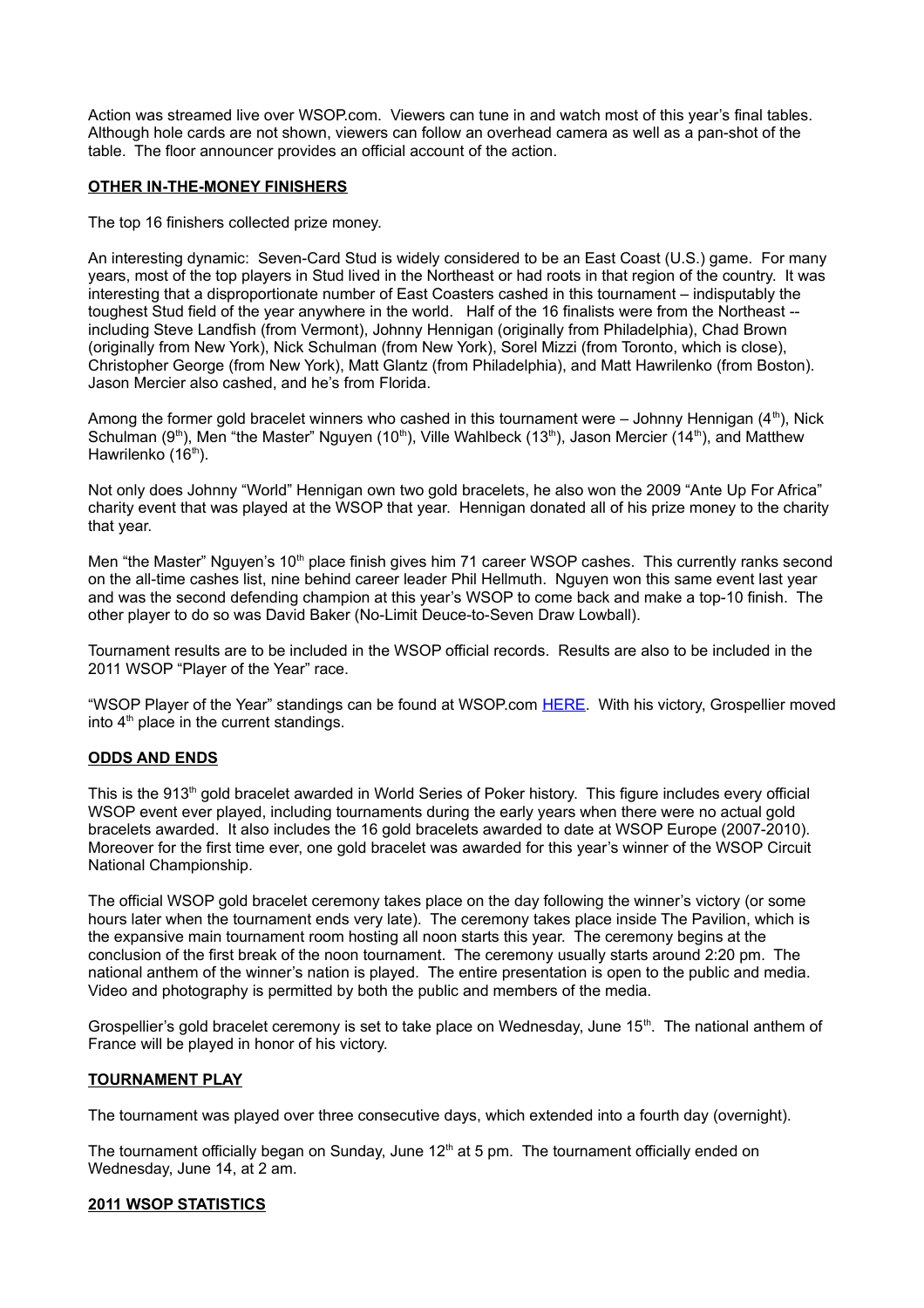Through the conclusion of Event #21, the 2011 WSOP has attracted 22,507 entries. \$39,380,110 in prize money has been awarded to winners, so far.

Through the conclusion of this tournament, the breakdown of nationality of gold bracelet winners has been:

United States (15) Great Britain (3) Russia (1) Canada (1) France (1)

Through the conclusion of this tournament, the national origin (birthplace) of winners has been:

United States (11) Great Britain (3) Ukraine (1) Israel (1) Russia (1) Honduras (1) Canada (1) Indonesia (1) France (1)

Through the conclusion of this event, the home-states of (American) winners have been:

Nevada (3) California (2) Texas (2) New York (2) Illinois (1) New Jersey (1) Florida (1) Tennessee (1) Connecticut (1) Indiana (1)

Through the conclusion of this tournament, the breakdown of professional poker players to semi-pros and amateurs who won gold bracelets has been:

Professional Players (17): Jake Cody, Cheech Barbaro, Eugene Katchalov, Allen Bari, Harrison Wilder, Matt Perrins, Sean Getzwiller, Viacheslav Zhukov, David Diaz, Andrew Badecker, Tyler Bonkowski, Brian Rast, John Juanda, Aaron Steury, Darren Woods, Jason Somerville, Bertrand Grospellier

Semi-Pros (2): Sean R. Drake, Amir Lehavot

Amateurs (2): Geffrey Klein, Foster Hays

Through the conclusion of this tournament, the victories of six of the 21 winners (29 percent) represented the first time the new champion had ever cashed at the WSOP.

Every WSOP held over the past 11 years has included at least one multiple gold bracelet champion (meaning two or more wins within the same year). The last year the WSOP was comprised exclusively of single-event winners was back in 1999. The record for most multiple gold bracelet winners within a single year was in 2009, when five players managed to win two or more titles. So far, no player has yet won two gold bracelets (this year).

The streak of male WSOP gold bracelet winners has now reached 182 consecutive events. Aside from the annual Ladies Championship, the last female player to win a WSOP tournament open to both sexes was Vanessa Selbst, in 2008. The longest "cold" streak for female players occurred between years 1982 and 1996, when 221 consecutive open events passed without a female champion.